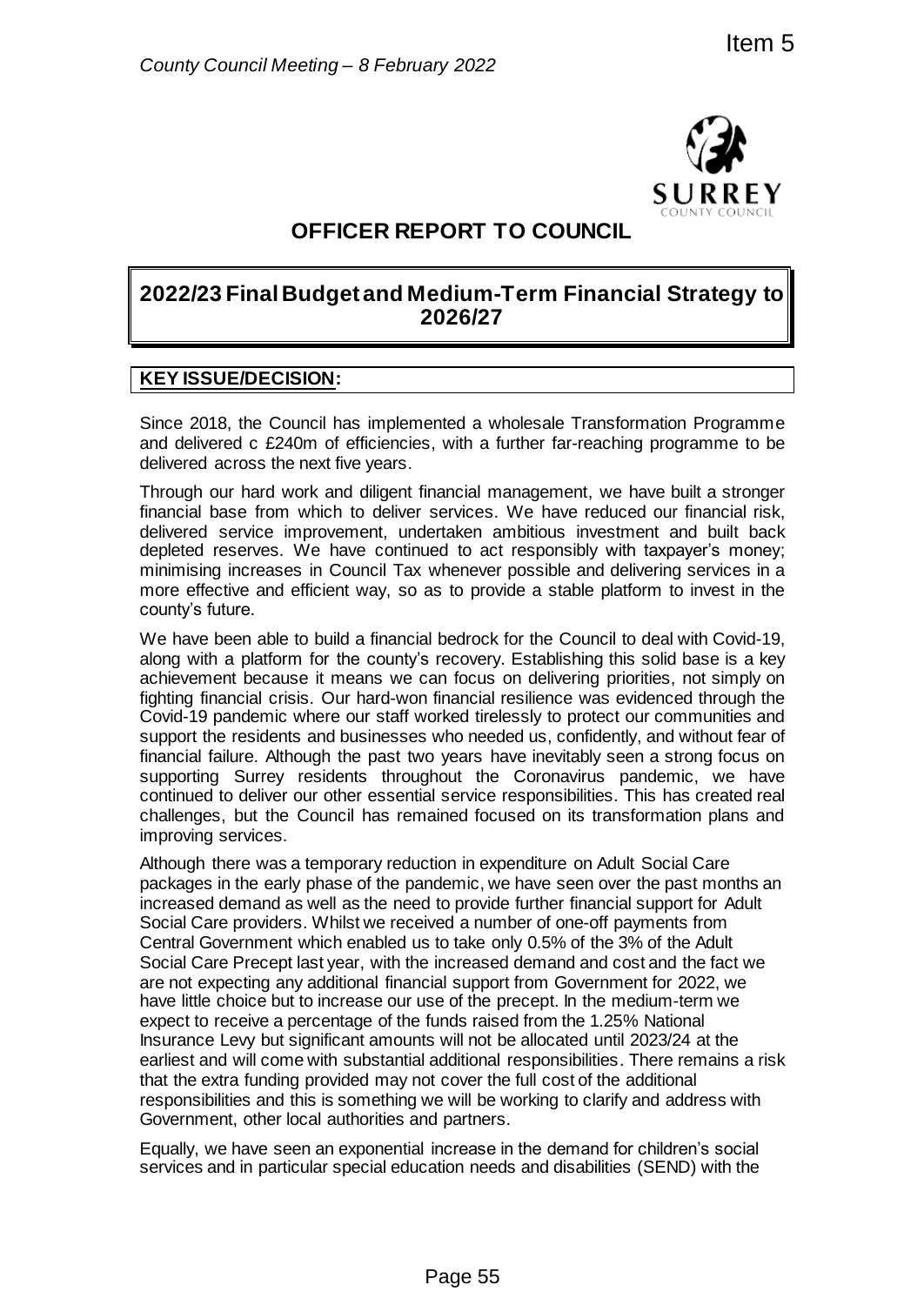Council spending more than the Government grant, in the region of £25m to £30m per annum. We continue to engage with Government on the adequacy of the high needs block grant but in the meantime part of the overall increase will be used to support children's services.

We are investing through our Capital Programme now, with the building of specialist facilities, to ensure that taxpayers will be protected as far as possible from future increases in the cost of childrens and adult's services in the medium-term.

We have also seen a huge increase in demand for mental health services, amongst both children and adults. Factors which may increase the need for mental health support include family crisis or bereavement, loneliness, isolation and loss of a support network, financial and employment challenges; all of which are exacerbated by the impact of the pandemic. The Council has a clear strategy around investing in prevention and early intervention. Additional funding of nearly £8m (1% of the proposed Council tax increase) will be invested in mental health, including accelerating a number of projects that will prevent people either falling into a chronic condition or will reduce pressure on the medicalised solutions delivered by our Mental Health Trust.

The funding will be used for interventions that enhance or safeguard supporting and protecting factors that help people avoid becoming acutely or chronically unwell. The investment will generate match funding where possible, and be used to maintain or improve wellbeing and reduce the need for formal or acute treatment. Interventions will be designed alongside stakeholders and partners and could include, for example, investing in improved supported housing options for people with mental health problems, use of technology, peer support and expanding the immediate support available for people in a crisis, to avoid the need for longer-term interventions.

We completely recognise the financial pressure on households, particularly from inflationary costs and we do not wish to add to that pressure. However, the health and wellbeing of our residents is paramount and at least 4% of the proposed 4.99% increase will be transparently invested in supporting those vulnerable residents that access social services, SEND or are in need of support for other physical or mental health conditions. The remaining increase will support the delivery of Council priorities where services are subject to significant inflation and demand pressures.

We also continue to invest in various initiatives that support growth in our local economies including re-visioning of the high street, in community schemes through Your Fund Surrey and as well as delivering our ambitious greener future strategy that will see this county becoming net carbon zero by 2050. In addition, we continue to fund road maintenance and infrastructure improvements well in excess of the funding we receive from our Government grant and with the roads in Surrey having the highest usage outside of London, it is understandably a challenge meeting resident expectation.

It is paramount that we continue to ensure that the County Council is in a resilient financial position, which it now is, so that there is no risk of us failing to deliver the crucial services that we have responsibility for either in the short or medium term.

Our continuing ambition to deliver for Surrey residents is most evident in our £1.9bn, 5-year programme to invest in the assets and infrastructure of the county, and our commitment to delivering the Community Vision for Surrey in 2030. We have achieved a huge amount since 2018, but there is more to do with major challenges remaining on the horizon.

Local Government across the country stepped up to the challenge of Covid-19. The pandemic has had an unprecedented impact on individual wellbeing, on family resilience and on the sustainability of businesses, compounded by significant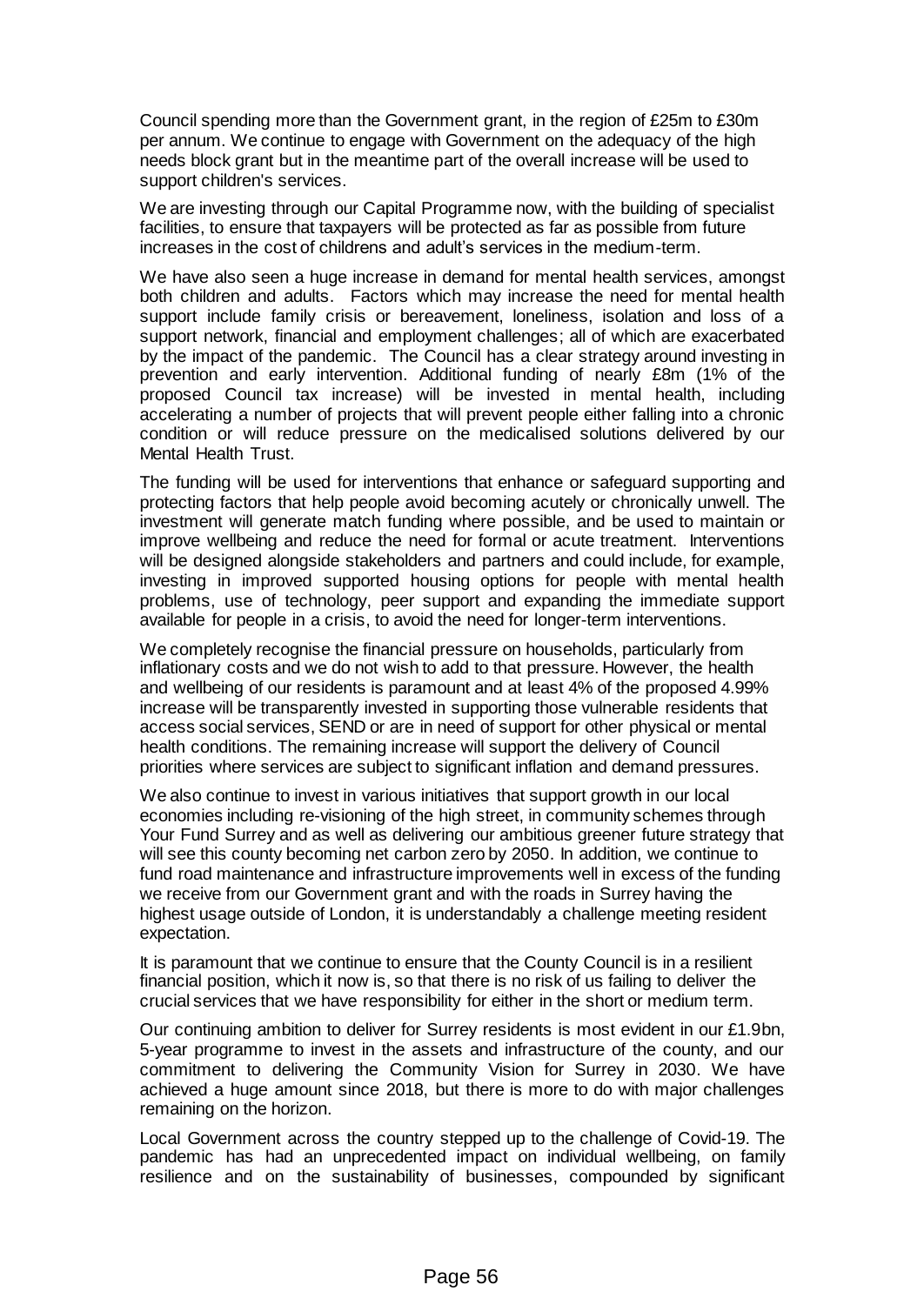increases to the cost of living and uncertainties in the employment market. The Final Budget reflects the Council's commitment to continue its work to drive recovery from the pandemic, enhancing its engagement with residents to understand their priorities, and to ensure that no one is left behind.

None of that is to underplay the extent of the challenging external environment in which the Council is operating. The Government's reform of Adult Social Care will deliver change in the longer-term, but the immediate pressure remains squarely on local authorities. The planned reform represents the biggest change to Adult Social Care, and the care provider market, in decades. Implementing the reforms and policy changes will come with significant impact on both the Council's resources and the wider provider market. The impact of the changes on our budget will be subject to clarification over the coming months as Government and councils prepare to implement reform.

Climate Change is a real and imminent threat that must be tackled seriously, and we have set out our ambitious plan to invest in and deliver on our commitments.

While we will continue to have conversations with Government around what we feel is fair and necessary for Surrey, we must look to the future and prepare properly for these anticipated budget impacts. A key component of our recent successes has been a determination to recognise our own agency in developing solutions, rather than accept unchallenged the impact of external factors. The Council's Transformation Programme is ongoing and continually refreshed, to maximise every opportunity to deliver better services to our residents, in the most effective and efficient way possible.

### **BACKGROUND:**

The production of the 2022/23 budget has been developed through an integrated approach across Strategy, Transformation and Finance, ensuring that revenue budgets, capital investment and transformation plans are all aligned with each Directorate's service plans and all four of the council's corporate priorities. These are:

- Growing a sustainable economy so everyone can benefit
- Tackling health inequality
- Enabling a greener future
- Empowering communities

The overall outlook for 2022/23 is one of significant challenge, with budget envelopes in the key service areas increasing by a modest 3.7% (£37.3m) in the face of substantially higher increases in the cost of maintaining current service provision. Despite an increase in projected funding, there remain challenges in managing growth in demand (particularly in Adult Social Care and Children's Services), inflationary pressures and the ongoing impact of Covid-19 within those envelopes.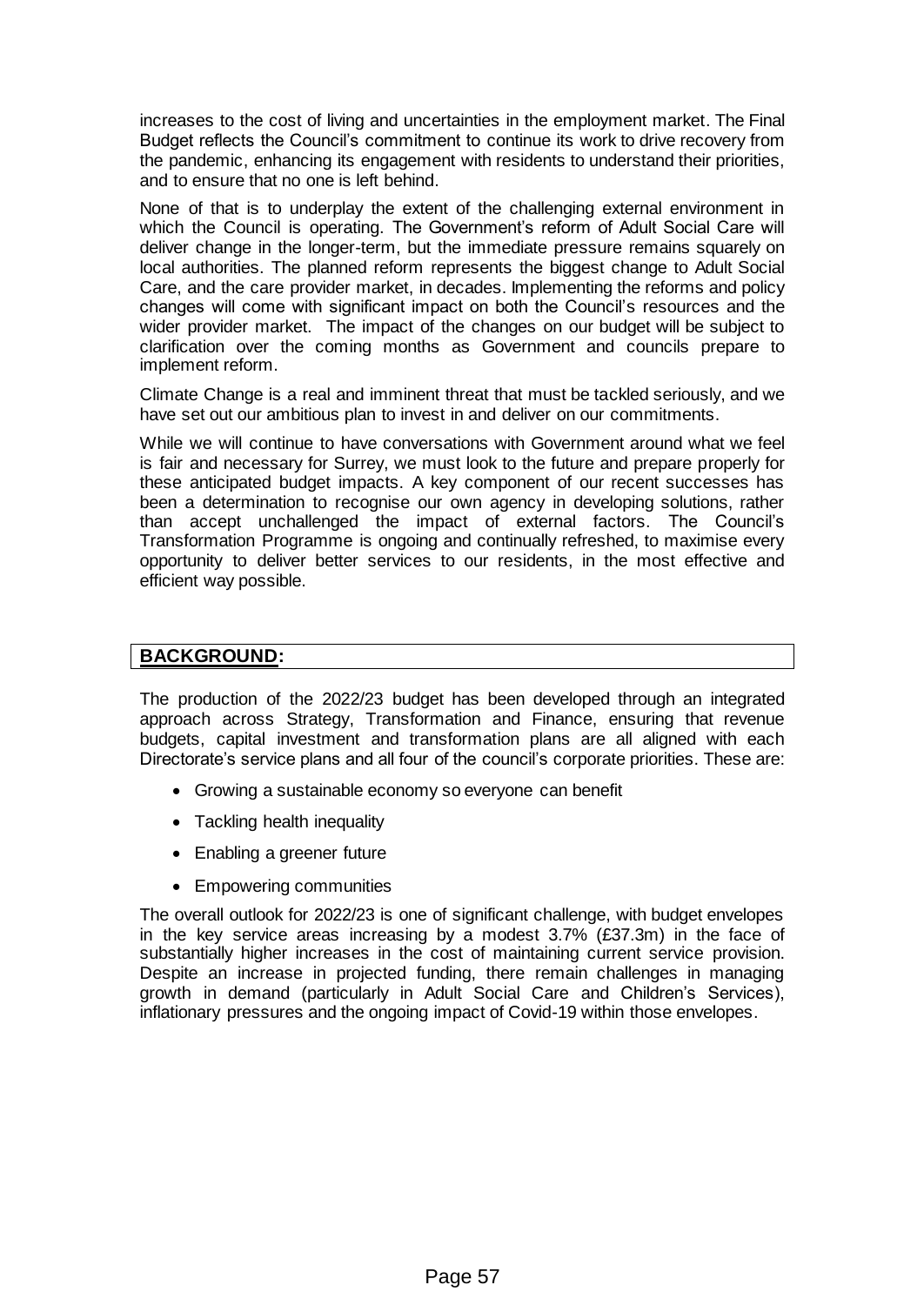### **RECOMMENDATIONS:**

Following the Cabinet Meeting on 25 January 2022, the recommendations to Council on 8 February 2022 are:

**To note the following features of the revenue and capital budget, and in line with Section 25 of the Local Government Act 2003:**

- 1. The Executive Director of Resources' (Section 151 Officer) conclusion that estimates included in the Final Budget Report and Medium-Term Financial Strategy are sufficiently robust in setting the budget for 2022/23; and
- 2. That it is the view of the Executive Director of Resources (Section 151 Officer), that the level of reserves is adequate to meet the Council's needs for 2022/23. These reserves and contingencies include the following amounts, (totalling 86.0m) set aside specifically to provide financial resilience:
	- a General Fund (£28m).
	- Specific contingencies built into the 2022/23 budget (£20m); and
	- Unused contingency brought forward from previous years (at least £38m depending on 2021/22 outturn).

**Proposed budget:** Cabinet recommends that County Council approve the following Revenue and Capital budget decisions:

- 3. The net revenue budget requirement be set at £1,042.0 million (net cost of services after service specific government grants) for 2022/23 (Annex B), subject to confirmation of the Final Local Government Financial Settlement.
- 4. The total Council Tax Funding Requirement be set at £829.7 million for 2022/23. This is based on a council tax increase of 4.99%, made up of an increase in the level of core council tax of 1.99% to cover core Council services, including 1% for mental health, and an increase of 3% in the precept proposed by Central Government to cover the growing cost of Adult Social Care (Annex E).
- 5. For the purpose of section 52ZB of the Local Government Finance Act 1992, the Council formally determines that the increase in core council tax is not such as to trigger a referendum (i.e., not greater than 2%).
- 6. Sets the Surrey County Council precept for Band D Council Tax at £1,626.39, which represents a 4.99% uplift. This is a rise of £1.48 a week from the 2021/22 precept of £1,549.08. This includes £185.48 for the Adult Social Care precept, which has increased by £46.47. A full list of bands is as follows: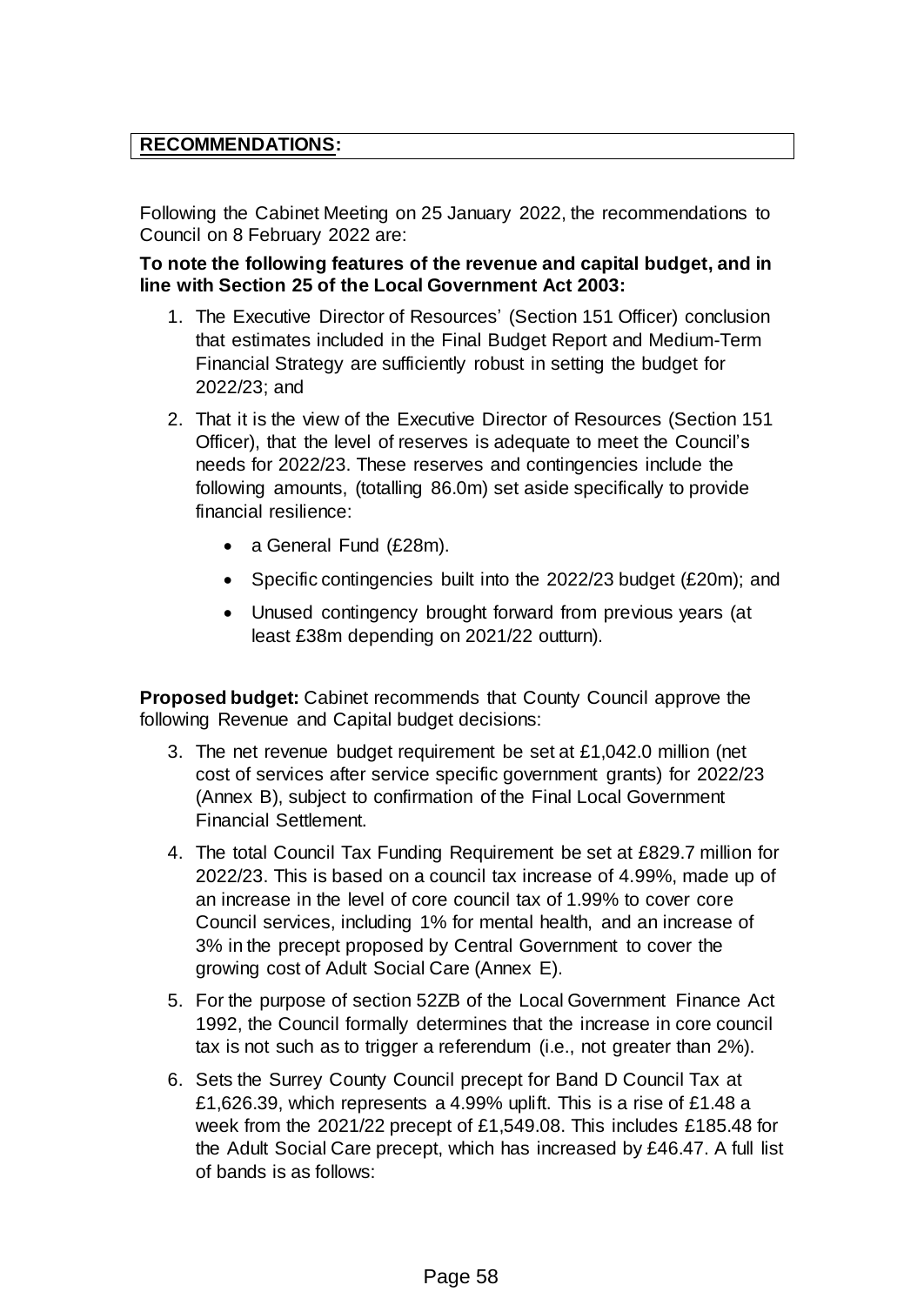| <b>Valuation</b> | <b>Core</b> | <b>ASC</b> | <b>Overall</b> |
|------------------|-------------|------------|----------------|
| <b>Band</b>      | Precept     | Precept    | Precept        |
| A                | £960.60     | £123.66    | £1,084.26      |
| B                | £1,120.70   | £144.27    | £1,264.97      |
| C                | £1,280.80   | £164.88    | £1,445.68      |
| D                | £1,440.91   | £185.48    | £1,626.39      |
| F                | £1,761.11   | £226.70    | £1,987.81      |
| F                | £2,081.31   | £267.92    | £2,349.23      |
| G                | £2,401.51   | £309.14    | £2,710.65      |
| н                | £2,881.82   | £370.96    | £3,252.78      |

- 7. That the 4.99% increase in Council Tax will be deployed as follows:
	- 0.99% increase to fund the increased cost of delivering services
	- 3.00% increase to fund additional spend in adult and children's social care
	- 1.00% increase to fund additional investment in mental health.

Across this investment, the 3% increase in Adult Social Care Precept will be directed entirely to Adult Social Care.

- 8. Delegate powers to the Leader and Executive Director of Resources (Section 151 Officer) to finalise budget proposals and recommendations to County Council, updated to take into account new information in the Final Local Government Finance Settlement;
- 9. The Total Schools Budget of £575.2 million to meet the Council's statutory requirement on schools funding (as set out in Section 9 of the 2022/23 Final Budget and Medium-Term Financial Strategy to 2026/27).
- 10.The overall indicative Budget Envelopes for Executive Directorates and individual services for the 2022/23 budget (Annex B).
- 11.The total £1,909.6 million proposed five-year Capital Programme (comprising £1,031.2m of budget and £878.4.9m pipeline) and approves the £212.1 million Capital Budget in 2022/23 (Annex C).
- 12.The Council's refreshed Transformation Programme (as set out in section 3 of 2022/23 Final Budget Report and Medium-Term Financial Strategy to 2026/27)
- 13.Note that the investment in Transformation required to deliver improved outcomes and financial benefits is built into the proposed Medium-Term Financial Strategy (as set out in section 3 of 2022/23 Final Budget Report and Medium-Term Financial Strategy to 2026/27.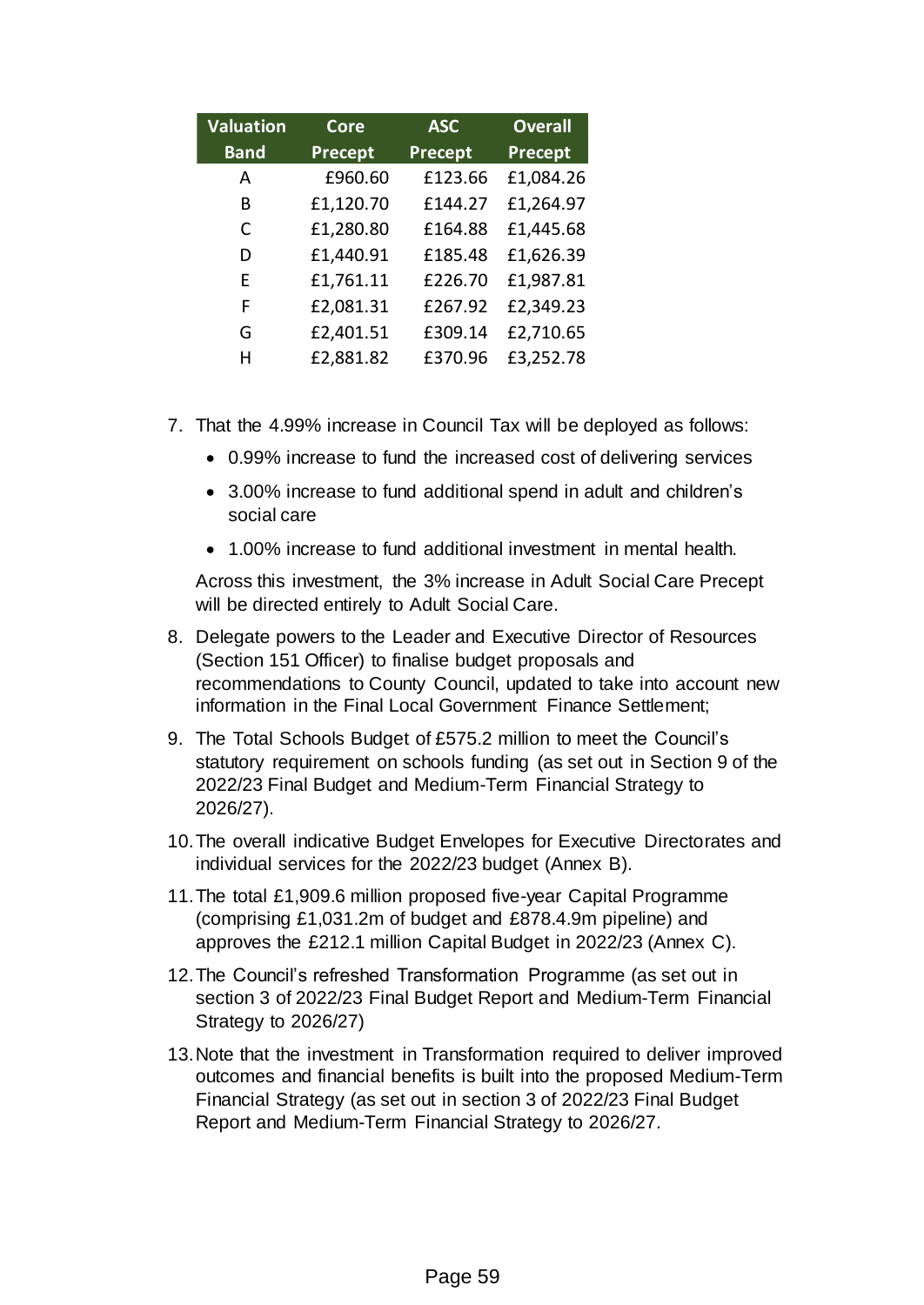**Capital and Investment Strategies**: Cabinet recommends Council to approve the following:

- 14.Approves the Capital, Investment and Treasury Management Strategy which provides an overview of how risks associated with capital expenditure, financing and treasury will be managed as well as how they contribute towards the delivery of services (Annex F).
- 15.Approves the policy for making a prudent level of revenue provision for the repayment of debt (the Minimum Revenue Provision (MRP) Policy) (Annex G).

## **SECTION 151 OFFICER COMMENTARY:**

### **S25 Report – Risks and Robustness of Reserves**

- 1. The Council has a legal requirement to set a balanced budget. We are not permitted to allow spend to exceed available resources which would result in an overall deficit. Sections 32 and 43 of the Local Government Finance Act 1992 also require authorities to have regard to the level of Reserves to meet estimated future spend when calculating the budget requirement. The Budget report has been drafted on the basis of this legislation.
- 2. The enclosed report sets out a balanced budget for 2022/23. Given the reduction in funding that the Council has experienced over recent years, retention of the Council's Reserves will be essential in order to mitigate risk, including future funding uncertainties.
- 3. Section 25 of the Local Government Act 2003 requires the Section 151 Officer to report on:
	- the robustness of the estimates made for the purposes of the [budget] calculations; and
	- the adequacy of the proposed financial reserves.
- 4. The Section 151 Officer confirms that the Final Budget has been based on reasonable assumptions, taking into account all material, financial and business issues and risks at the time of preparation.
- 5. Section 5.32 of the 2022/23 Final Budget and Medium-Term Financial Strategy to 2026/27 sets out the level of key reserves and contingencies, **totalling £86m**:
	- General Fund (£28m).
	- Specific contingencies built into the 2022/23 budget (£20m); and
	- Unused contingency brought forward from previous years (at least £38m depending on 2021/22 outturn).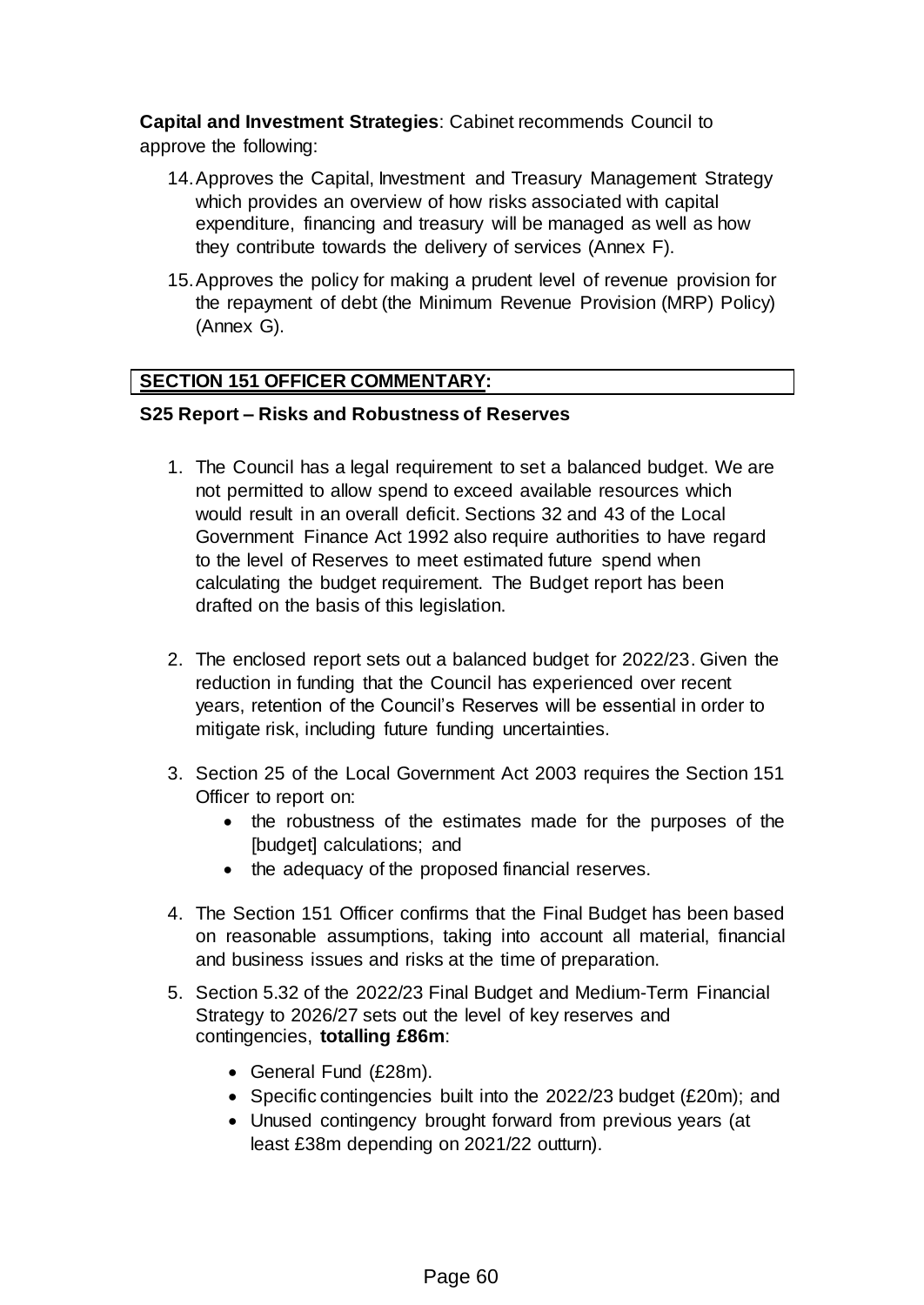- 6. The following principles for the overall management of reserves are proposed:
	- Reserves should only be used to fund one-off or time-limited investment that will drive out efficiencies, deliver the capital programme or improve the delivery of services and council priorities.
	- Reserves cannot be used as a substitute for permanent efficiencies to meet permanent spending pressures.
	- Budgets such as the Transformation Fund (£10m) and Capital Feasibility Fund (£5m) should be seen as contributions to reserves, with any use drawn down from the reserve when needed.
	- Reserve contributions should be reviewed annually to ensure contributions are equal to planned use over the medium-term;
	- Over the medium-term, reserves should stay flat or ideally increase – as financial uncertainty, the efficiency requirement and the investment ambition will remain high across the MTFS period.
	- Currently, General Fund and Earmarked reserves (excluding technical balances such as PFI sinking funds) stand at approximately £150m / 15% of the net revenue budget, which consists of the contingencies outlined above and a number of other earmarked reserves.
	- Reserves should not drop below 10% of budget. This aligns with a recommendation from Grant Thornton that reserves should be between 5% and 10% of the net revenue budget. (Source Grant Thornton: Lessons from recent Public Interest Reports 2021)
	- It is proposed to implement a 2% buffer over the 10% threshold, with remedial action taken if reserves are used for unforeseen financial shocks. This would establish the following three levels:
		- o **Enhanced**  reserves stay flat or grow from the current c15%
		- o **Basic**  reserves do not drop below 12% (10% + 2% buffer) and, if they do, are rebuilt to at least 12% over medium-term
		- o **Minimum** reserves do not drop below 10% and, if they do, are rebuilt as soon as possible in the following years' budget
	- To avoid a programmed reduction in reserves, the use of reserves to support Transformation or other investment should be less in any given year than the planned budget contingency.